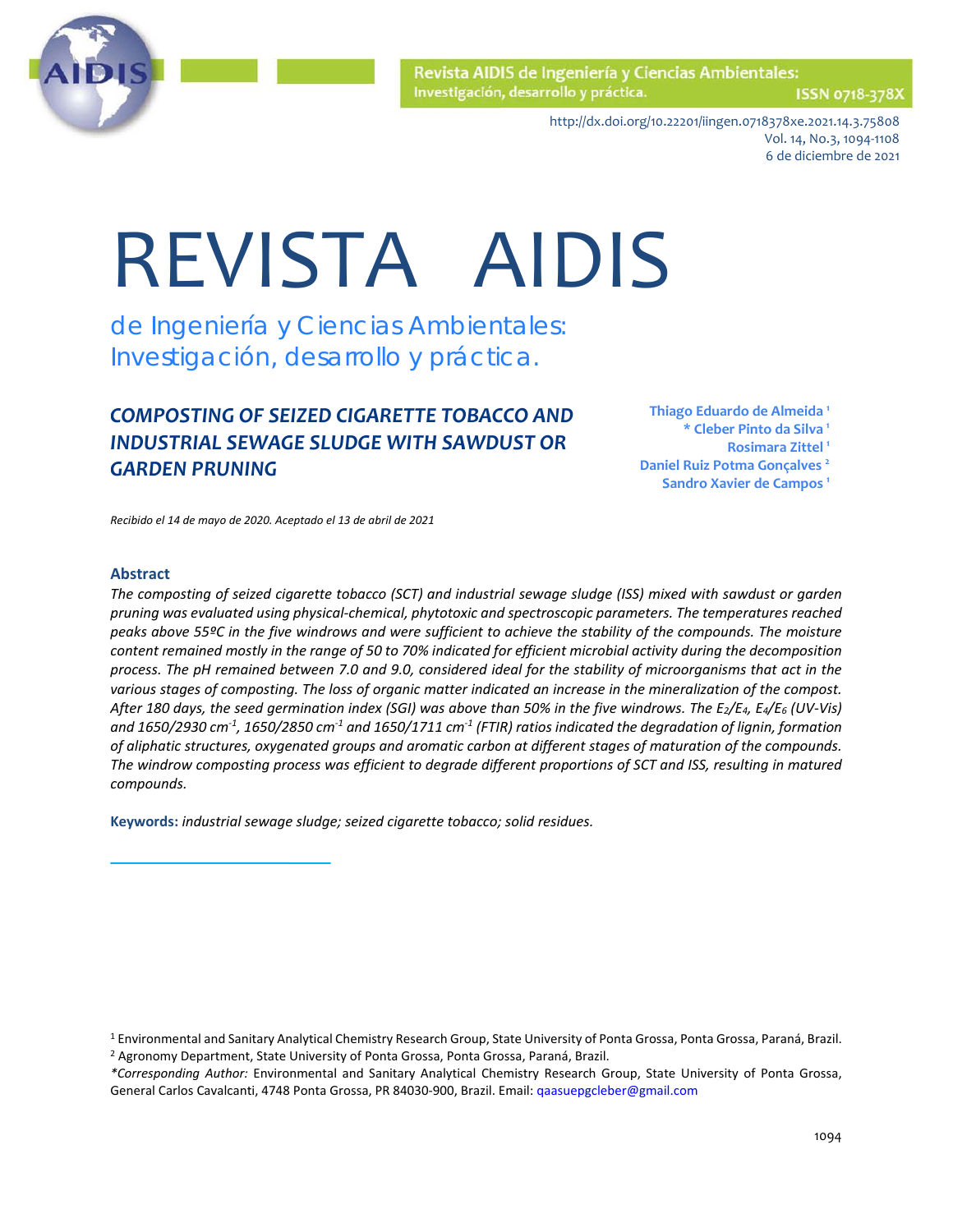

http://dx.doi.org/10.22201/iingen.0718378xe.2021.14.3.75808 Vol. 14, No.3, 1094-1108 6 de diciembre de 2021

# **Introduction**

The growing increase in the generation of organic solid waste by anthropic activities has resulted in great concern regarding its deposition in the environment [\(Zittel](#page-12-0) *et al.* 2018). A considerable part of the solid waste comes from seized cigarette tobacco (SCT) of illicit origi[n \(Silva](#page-12-0) *et al.* 2014; Zittel *et al.* 2017) and the industrial sewage sludge (ISS) generated by various industrial processes (Silva *et al.* [2019\).](#page-12-0)

Worldwide, 48.3 billion units cigarettes were seized in 2016, representing approximately 31.2 thousand tons of tobacc[o \(Zittel](#page-12-0) *et al.* 2018). In Brazil in 2019, 235 million packs of illegal cigarettes were seized (BFR 2020). The generation of sludge in the food processing industry in 2015 was 21 million tons in European Union countries [\(Villar](#page-12-0) *et al.* 2016), 3 million tons in China [\(Meng](#page-12-0) *et al.* 2017) and 162 thousand tons in Brazil [\(Zittel](#page-12-0) *et al.* 2018).

Destruction of SCT by incineration (Silva *et al.* 2016) as the disposal of ISS in landfills or its direct application to the soil are pollution sources (Meng *et al.* [2017; Zhao](#page-12-0) *et al.* 2017). In addition, the improper disposal of these solid residues can result in the emission of methane gas, carbon dioxide and nitrogen compounds [\(Zittel](#page-12-0) *et al.* 2018).

A sustainable and low-cost strategy is the composting process (Silva *et al.* [2019; Zittel](#page-12-0) *et al.* 2018), as it significantly reduces the weight and volume of waste and results in safe products [\(Ayilara](#page-12-0) *et al.* 2020). In addition, the recycling of waste through the composting process leads to the rationalization of residual biomass, guaranteeing the supply of humidified organic material, minerals, improving moisture retention and microbial consortia beneficial to the soil and plants [\(De Corato 2020\).](#page-12-0)

Composting can be summarized in three distinct phases (i.e., mesophilic, thermophilic and maturation phases), where each phase provides conditions of temperature, pH and availability of nutrients for the development of different microorganisms [\(Nafez](#page-12-0) *et al.* 2015). The addition of bulking agents (i.e., wheat straw, sawdust, rice bran, among others) is necessary to adjust the moisture content and the chemical composition of the mixture. They contain a high proportion of carbon/nitrogen, being able to absorb excess moisture from organic waste (i.e., sludge, animal manure, food waste), while adding structure to the mixture favoring the circulation of oxygen to the aerobic microorganisms [\(Palaniveloo](#page-12-0) *et al.* 2020). In addition, the duration of each phase depends on the initial composition of the residue, moisture content, quantity and composition of the microbial community.

The basic safety requirement for using the substrate resulting from composting is the degree of stability, which refers to the absence of animal and plant pathogens, as well as phytotoxic compounds present in precursor organic waste [\(Cesaro](#page-12-0) *et al.* 2019). Conventional control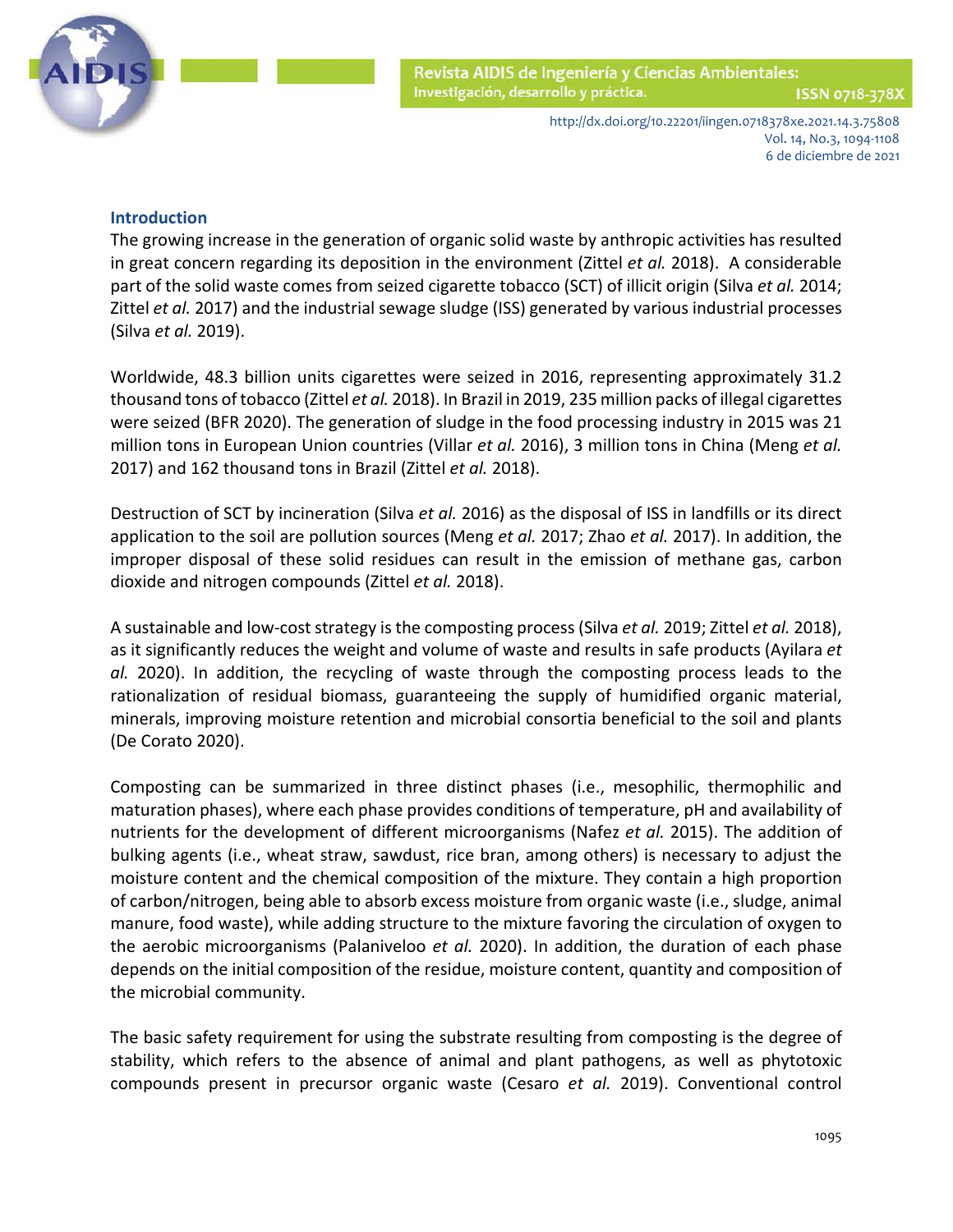

 methods (i.e., temperature, pH, moisture content, loss organic matter and seed germination index) associated to the spectroscopic analyses (i.e., UV/Vis, FTIR and FAAS) are excellent ways of monitoring decomposition, stabilization and material toxicity [\(Zittel](#page-12-0) *et al.* 2018).

The disposal of SCT and ISS requires an appropriate treatment to reduce the impact on the environment through sustainable practices of final disposal as solid waste. In this sense, the literature on sustainable recycling of SCT and ISS is still scarce.

The objective of this work was to investigate the treatment and recycling process of SCT and ISS by composting in windrows with manual turning aeration using physical-chemical, phytotoxicity and spectroscopic analyzes.

## **Material and methods**

The industrial sewage sludge (ISS) used in the experiments was obtained at the effluent treatment station from the aeration tank of a food processing plant. The treated effluent has as its initial composition washing water from the industrial processing system for processed foods and domestic wastewater. The seized cigarette tobacco (SCT), were obtained by seizure in police inspections, being cigarettes were removed from their boxes and crushed, then the tobacco was separated from the paper and the filter through a 6.0 x 6.0 mm sieve. The main properties of the feedstock are shown in Table 1.

| Waste                    | Carbon/Nitrogen | Moisture (%±SD)  | $pH \pm SD$     | Particle size (mm) |
|--------------------------|-----------------|------------------|-----------------|--------------------|
| Garden pruning           | 23.72           | $5.31 \pm 1.02$  | $7.92 \pm 0.02$ | >10                |
| Seized cigarette tobacco | 11.49           | $5.36 \pm 0.81$  | $5.34 \pm 0.03$ | $0.5$ to 4.8       |
| Industrial sewage sludge | 6.01            | $91.14 \pm 0.23$ | $7.88 \pm 0.1$  | Pasty              |
| Sawdust                  | 157.8           | $0.59 \pm 0.05$  | $5.64 \pm 0.06$ | 4.8 to 10          |

**Table 1.** Properties of the feedstocks used in composting (dry weight).

The feedstocks SCT, ISS, Sawdust (Sa) and Garden Pruning (GP) were mixed in different proportions in order to obtain carbon/nitrogen ratios (10, 20 and 30) for windrows containing Sa (W1, W2, W3) and ratios (10 and 20) for windrows containing GP (W4 and W5), all subsequently submitted to composting for 180 days. The quantities of feedstocks used in each experiment are shown in Table 2.

Carbon and Nitrogen contents were obtained via elemental analysis using the TrucSpec CN Analyser equipment. The initial C/N ratios were calculated from the C and N content and considering the equation proposed by [Caricasole](#page-12-0) *et al.* (2011).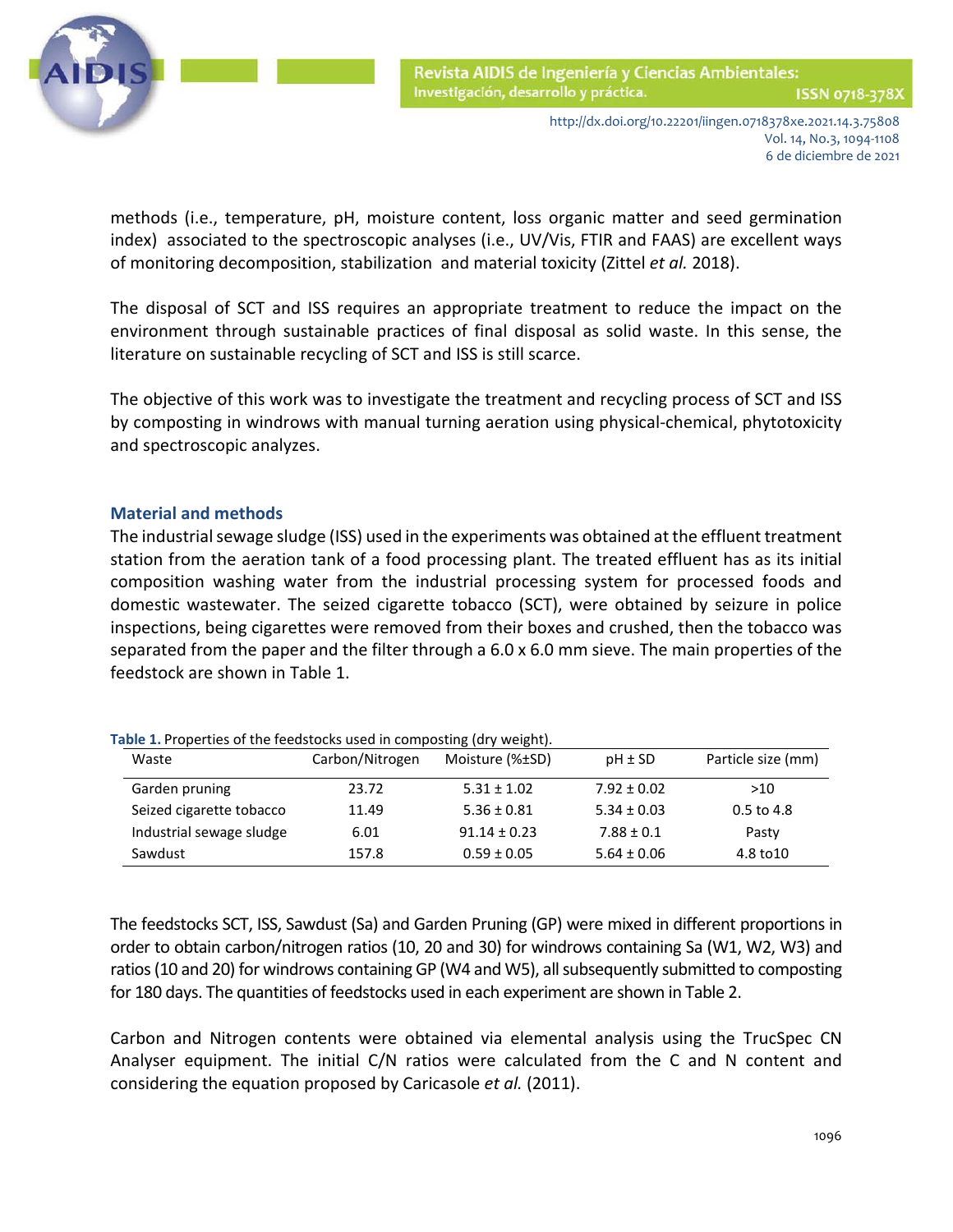

Revista AIDIS de Ingeniería y Ciencias Ambientales: Investigación, desarrollo y práctica.

ISSN 0718-378)

http://dx.doi.org/10.22201/iingen.0718378xe.2021.14.3.75808 Vol. 14, No.3, 1094-1108 6 de diciembre de 2021

| Feedstock                                | Windrow 1 | Windrow 2 | Windrow 3 | Windrow 4 | Windrow 5 |
|------------------------------------------|-----------|-----------|-----------|-----------|-----------|
| Sawdust (kg)                             | 47.5      | 47.5      | 95.0      | 0.0       | 0.0       |
| Industrial sewage sludge (kg)            | 85.0      | 17.5      | 18.0      | 30.0      | 2.0       |
| Seized cigarette tobacco (kg)            | 30.0      | 15.0      | 15.0      | 25.0      | 3.0       |
| Garden pruning (kg)                      | 0.0       | 0.0       | 0.0       | 30.0      | 36.0      |
| Initial size base area of windrow $(m2)$ | 1.87      | 1.95      | 1.92      | 1.76      | 1.54      |
| Initial moisture content (%)             | 75.2      | 71.2      | 74.2      | 70.5      | 75.0      |

**Table 2.** Initial proportion of feedstock and of mixtures (wet weight).

For each windrow assembled, a specific amount of each residue was used, in order to initially obtain a specific C/N ratio. The windrows with a  $C/N = 10$  ratio were intended to use materials with a higher nitrogen content and increase the volume of SCT and ISS treated. The windrows with a C/N ≥ 20 ratio followed what is recommended in the literature for composting with similar materials [\(Fialho](#page-12-0) *et al.* 2010).

The samples were collected in two sessions. The first sampling to verify the pH, was carried out from the collection of the material of seven randomly distributed points in the windrow [\(Fialho](#page-12-0)  *et al.* 2010). The second sampling followed the solid residue sampling guidelines by ABNT-NBR: 10007 [\(ABNT 2004\)](#page-12-0) for the remaining analysis. The samples collection and composting processes were observed for 180 days.

The windrows were assembled in conical shapes protected from weathering (closed shed). The system was operated with manual turning of windrow, being carried out e<zavery 15 days of composting from the beginning of the process up to 180 days.

## *Temperature, Moisture content, pH*

Temperature were verified daily throughout the whole period of composting with a digital thermometer. The moisture content was determined through gravimetric analysis. The pH value was also determined daily up to the 15<sup>th</sup> day, after that period it was verified each fortnight, with a digital pH meter.

## *Organic Matter loss (OM Loss) and Seed Germination Index (SGI)*

Ash content was determined using gravimetric. The decreases in organic matter were calculated using the initial (X<sub>1</sub>) and final (X<sub>2</sub>) Ash contents, with the following equation (Jara-Samaniego *et al.* 2017):

$$
OM \text{ loss } (\%) = 100 - 100 \times \frac{[X_1(100 - X_2]}{[X_2(100 - X_1]}
$$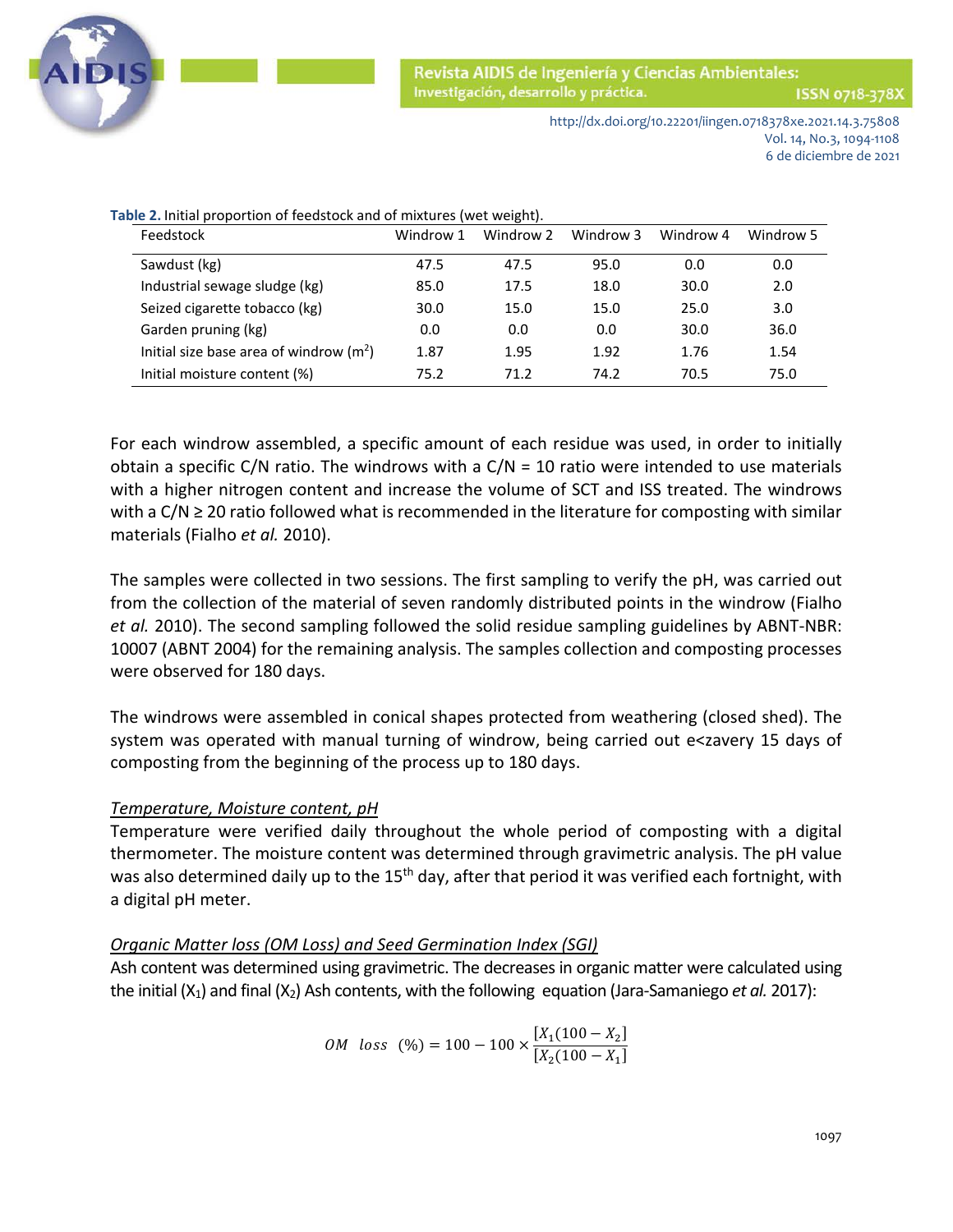

ISSN 0718-378)

http://dx.doi.org/10.22201/iingen.0718378xe.2021.14.3.75808 Vol. 14, No.3, 1094-1108 6 de diciembre de 2021

 Phytotoxicity was evaluated with watercress seeds (*Lepidium sativum*), being SGI was calculated according to the following equation:

 $SGI(\%) = \frac{[NGext \ x \ LRetx]}{[NGwater \ x \ LRwater]} \times 100$ 

Where: NGext is the number of seeds germinated in the aqueous extract. NGwater is the number of seeds germinated in the control, LRext is the length of the existing roots in the aqueous extract, LRwater is the length of the existing roots in the control [\(Mari](#page-12-0) *et al.* 2003).

# *Metal determination*

The total concentration of lead (Pb), cadmium (Cd), nickel (Ni), chrome (Cr), iron (Fe), manganese (Mn), copper (Cu) and zinc (Zn) was determined in triplicate in the 180-day compost obtained from the five windrow, they were also determined in triplicate for the SCT and ISS residues, individually. The digestion process was carried out following the method 3050B [\(US.EPA 1996\).](#page-12-0) A flame atomic absorption spectrometer (FAAS), brand Varian, model 240 FS was employed for the determinations. The accuracy of the method was verified from the reference material analysis by the Canada Research National Council (marine sediment- ERMCE278), obtaining from 90% to 103% recovery of the metals.

## *UV-VIS and FTIR spectroscopic analyses*

For the UV-Vis analyses, 0.03 g sample (dry) was dissolved in 10 ml sodium bicarbonate solution at 0.05 mol/L. The wavelength determinations were carried out in scan mode in the range 200 to 800 nm and using the Varian Cary 50 equipment. After the determinations, the  $E_2/E_4$  ratios was calculated (270/407 nm) and E4/E6 (465/665 nm) (Albrecht *et al.* [2011; Budziak](#page-12-0) *et al.* 2004).

The FTIR analyses were carried out with 0.1 g sample with 0.1 g potassium bromide. The readings were performed using IR Prestige-21 equipment in scan mode in the range 400 to 4000 cm<sup>-1</sup>. After obtaining the spectra, the ratios 1650/2930 cm<sup>-1</sup>, 1650/2850 cm<sup>-1</sup> and 1650/1711 cm<sup>-1</sup> was calculated [\(Castaldi](#page-12-0) *et al.* 2005).

## **Results and discussion**

# *Temperature, Moisture content and pH*

Figure 1 shows that during the period of 180 days in which the windrows were studied, the ambient temperature ranged from 9 °C to 32 °C. In the studied windrow, all the different characteristic phases of composting were observed: mesophilic, thermophilic and maturation phases. For W1, the mesophilic phase lasted 2 days, where the temperature in this period remained close to the environment temperature (20 ºC). The thermophilic phase for this windrow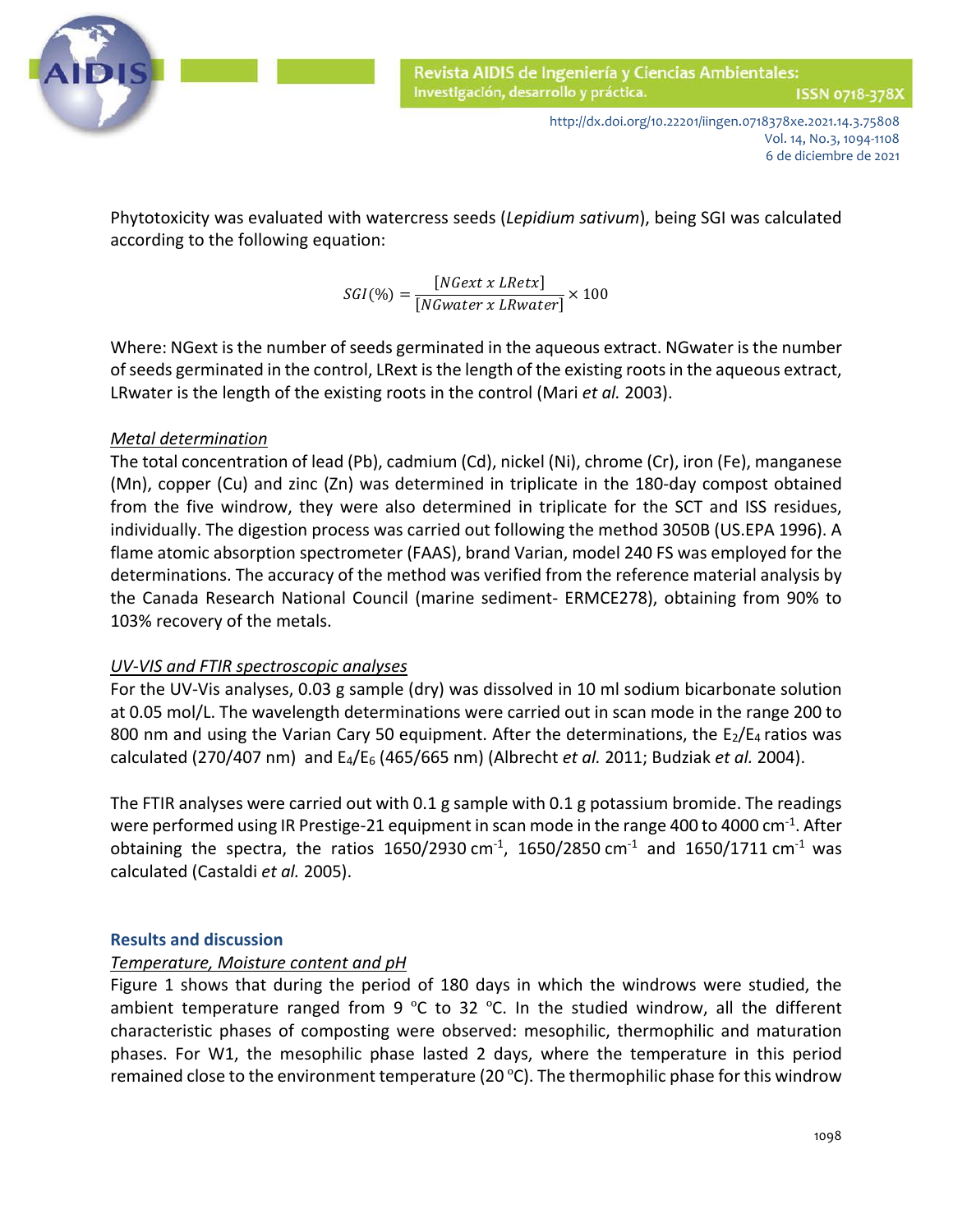

Revista AIDIS de Ingeniería y Ciencias Ambientales: Investigación, desarrollo y práctica. ISSN 0718-378)

> http://dx.doi.org/10.22201/iingen.0718378xe.2021.14.3.75808 Vol. 14, No.3, 1094-1108 6 de diciembre de 2021

 lasted 10 days, when the temperature of W1 remained above 55 ºC for 8 days. For W2, the mesophilic phase also lasted 2 days, with the first day remaining at 17 ºC and the second day 29.7 ºC. The thermophilic phase of this windrow lasted 6 days, being 5 days above 55 ºC. For W3, the mesophilic phase lasted two days, the first with a temperature of 17 ºC and the second with 29.5 ºC. The thermophilic phase lasted 6 days, being 5 of them with a temperature above 55 ºC for W4, the mesophilic phase lasted 24 hours, with a temperature of 15 °C. On the second day of composting, the temperature increased to thermophilic values, which lasted 16 days, being 11 days above 55 °C. For W5, the mesophilic phase lasted 24 hours with temperature of 21 °C. The following day the temperature reached 62.7 ºC, starting the thermophilic phase, which remained for 9 days, being 8 days with temperatures above 55 ºC.



**Figure 1.** Temperature evolution for the five windrows in 180 days of composting process.

The thermophilic phase is important for the decomposition of organic matter, destruction of pathogenic agents and potentially toxic compounds present in the precursor materials (Zittel *et al.* 2017). All windrows showed an increase in temperature at the beginning of the composting process, being the elimination of pathogens is related to temperatures ranging from 40-65 °C in one week (Chan *et al.* 2016). After 60 days, the temperature of all windrows reached values close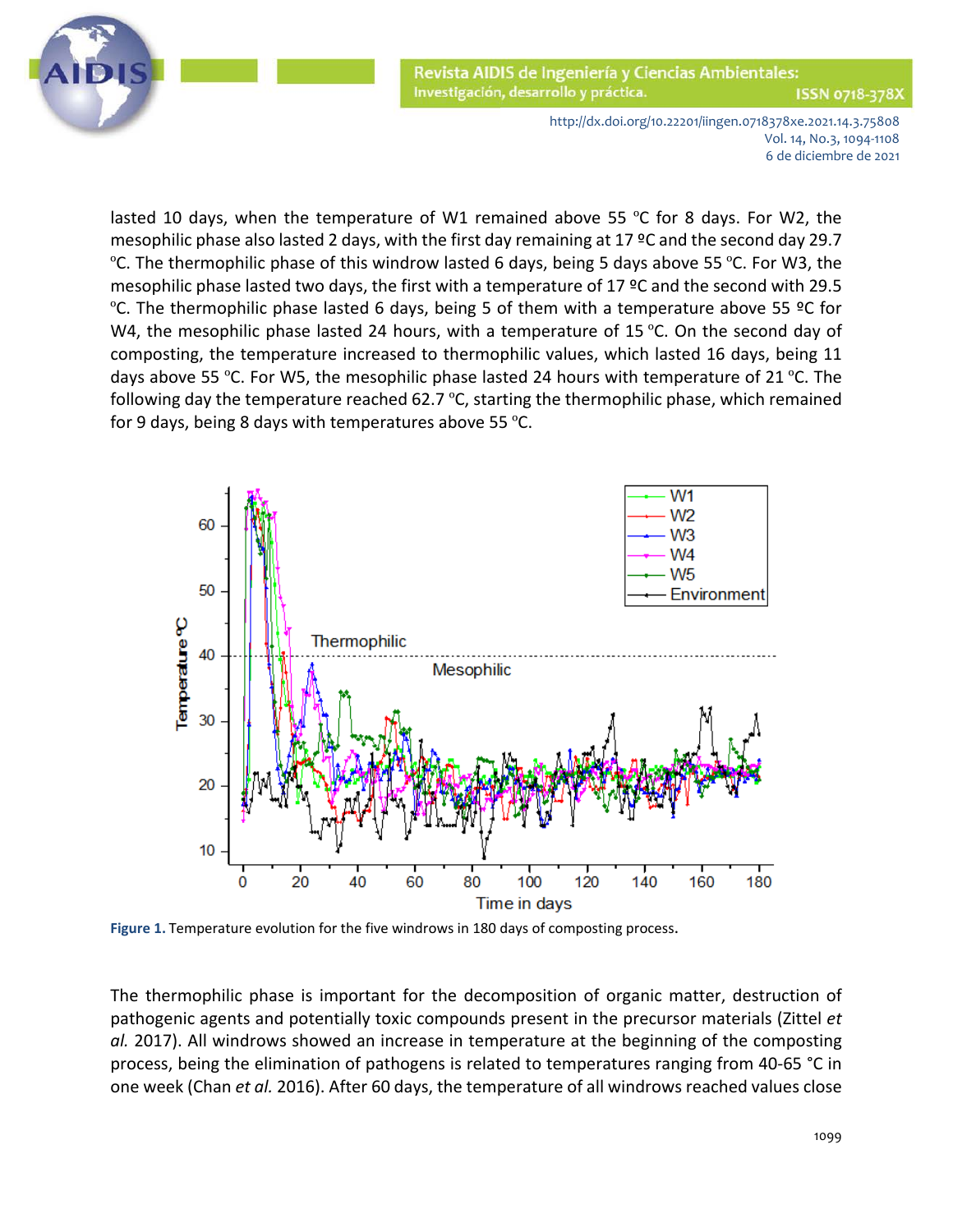

Revista AIDIS de Ingeniería y Ciencias Ambientales: Investigación, desarrollo y práctica. ISSN 0718-378)

> http://dx.doi.org/10.22201/iingen.0718378xe.2021.14.3.75808 Vol. 14, No.3, 1094-1108 6 de diciembre de 2021

 to room temperature, which suggests low microbial activity and that the compounds reached stability [\(Jiang](#page-12-0) *et al.* 2015). Microorganisms that degrade organic matter act in composting at different temperature ranges. Bacteria are frequent at the beginning of the process and fungi during the entire process except at temperatures >60 ºC. Actinomycetes are more present in the maturation phase, degrading resistant polymers together with fungi (Wei *et al.* 2019). Therefore, the temperatures obtained in all windrows revealed that composting can contribute to the degradation of several compounds present in the waste and it was possible to obtain the ideal conditions for the microbiological activity and the total sterilization of the compound.





**Figure 2.** Moisture evolution for the five windrows in 180 days of composting process.

Figure 2 showed to an increase in moisture content for all windrows at the initial composting process. It is known that a windrow can produce additional moisture to the system due to the biological oxidation of organic compounds and as a result of microbial activity (Anand & Apul 2014). After 15 days, a significant reduction in moisture content was observed and it remained in the interval considered ideal (50 to 70%) for most of the time (Zittel *et al.* 2017).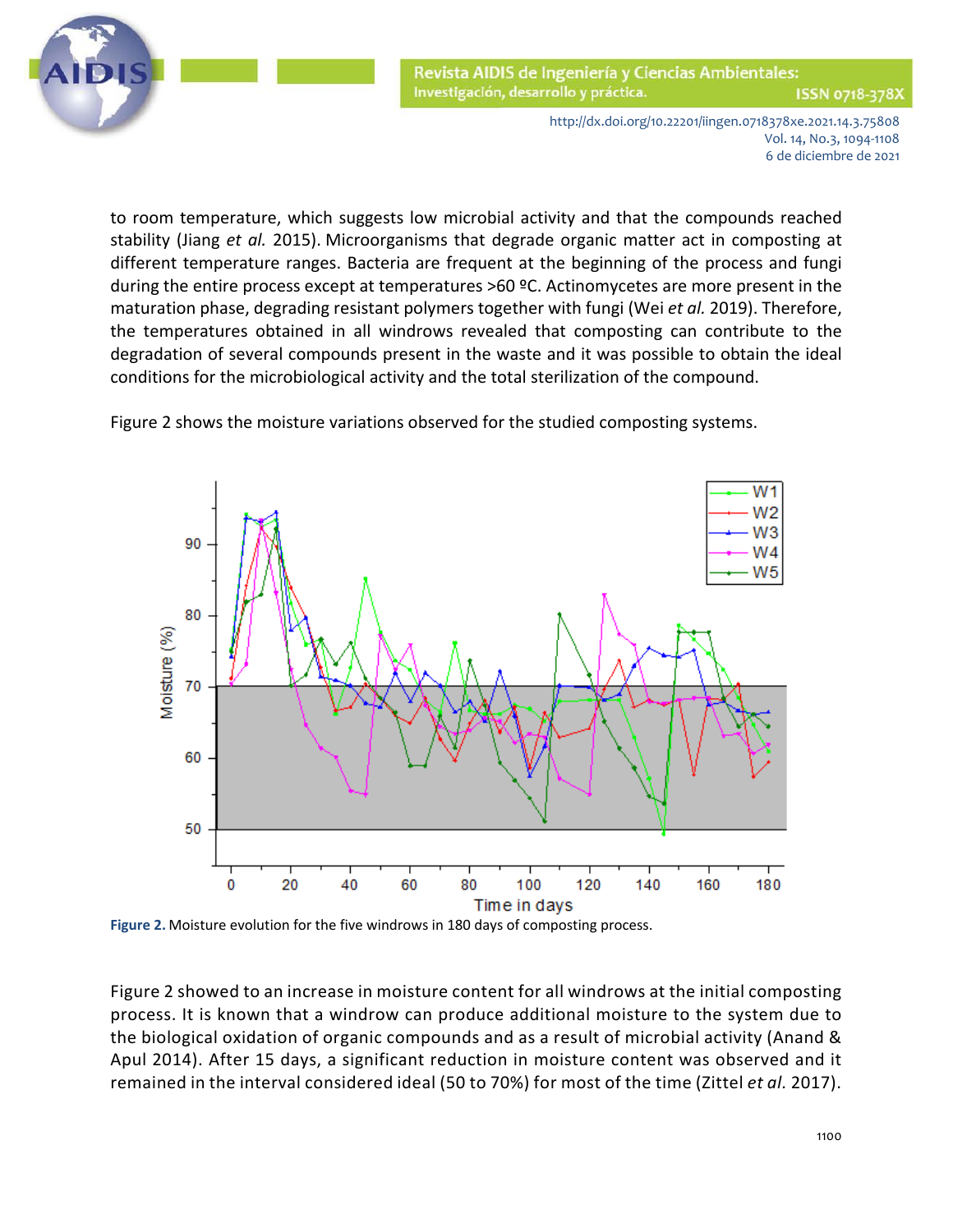

http://dx.doi.org/10.22201/iingen.0718378xe.2021.14.3.75808 Vol. 14, No.3, 1094-1108 6 de diciembre de 2021

 The moisture content is an important parameter to be controlled during composting, which is responsible for the transport of dissolved nutrients necessary for the physiology and biological activities of microorganisms (Guo *et al.* 2012). Therefore, the moisture content obtained in all windrows provided the ideal conditions for microbiological activity and subsequent stabilization of the compost.

Figure 3 shows the pH variations observed for the studied composting systems.



**Figure 3.** pH evolution for the five windrows in 180 days of composting process.

From the results presented in Figure 3, an increase in pH was observed for almost all windrows except for W4. This change in pH can be indicative of microbiological activity and degradation of the compounds in the mixtures. The increase in pH may be the result of decomposition of acidic organic compounds, formation of ammonia and mineralization of organic nitrogen (Nobelen *et al.* 2016). Acceptable pH ranges must be within tolerable levels (i.e., bacteria need a pH range of 6.0 to 7.5, fungi can tolerate a range of 5.5 to 8.0 and actinomycetes 5.0 to 9.0) for the microorganisms to perform their activities fully (Gómez-Brandón *et al.* 2008). All windrows under study, pH values can be considered adequate for good microbial activity. In addition, these pH values favor the composting process and the quality of the compost, since the organic nitrogen present in both sludge and tobacco can be converted by nitrification processes into elementary forms such as nitrite and nitrate that can used by plants (Zittel *et al.* 2017).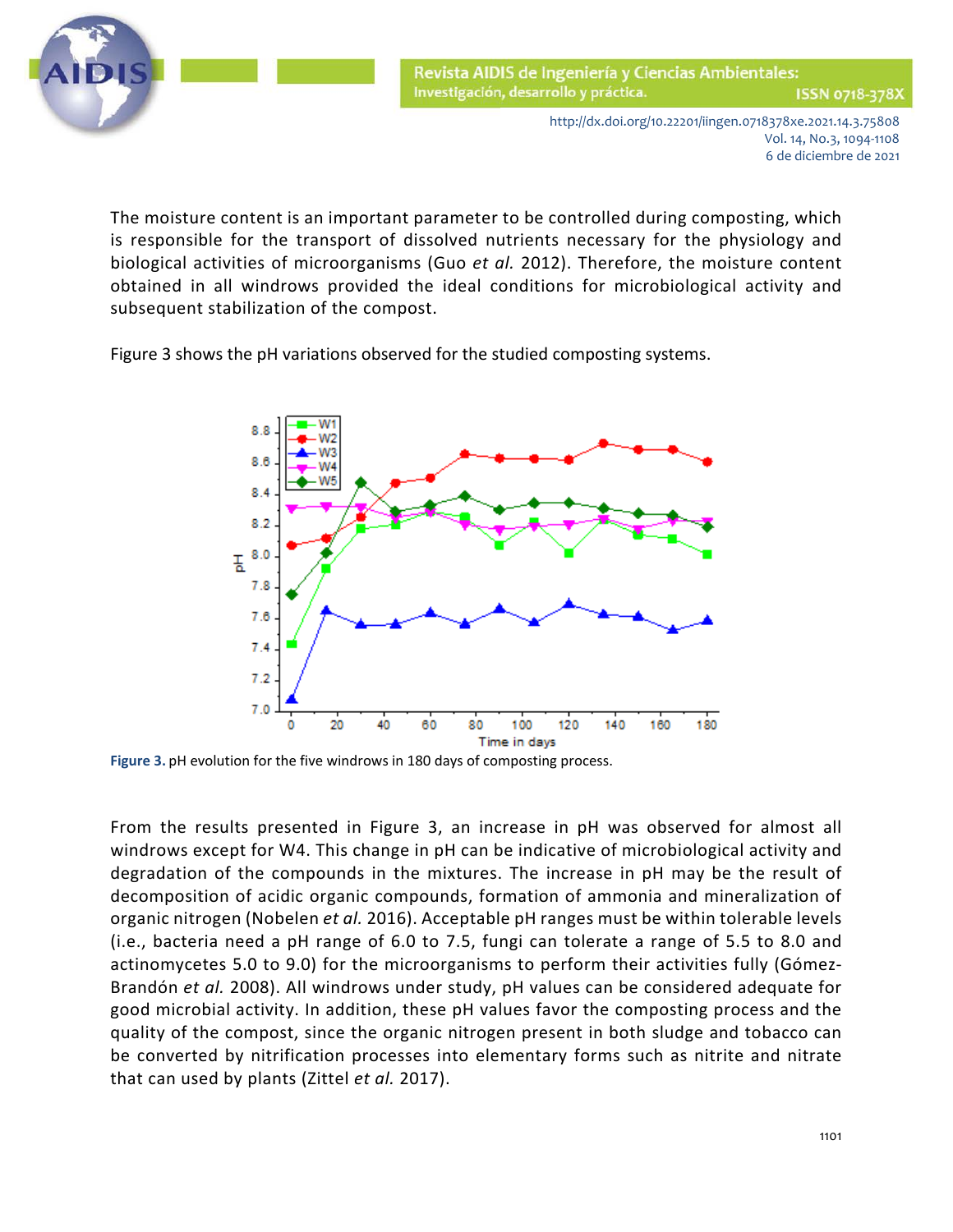

ISSN 0718-378X

http://dx.doi.org/10.22201/iingen.0718378xe.2021.14.3.75808 Vol. 14, No.3, 1094-1108 6 de diciembre de 2021

## *Organic Matter loss (OM Loss) and Seed Germination Index (SGI)*

Figure 4 shows variations in OM Loss and SGI in percentage from the first to 180<sup>th</sup> day of composting.



**Figure 4.** OM Loss (%) and Seed germination index (%) of composts in the five windrows.

Figure 4A shows that there was an increase in OM Loss during the composting time for all the studied windrows. With the decomposition of organic matter, loss of mass in the form of carbon dioxide and water was observed. The increase in OM loss is indicative of mineralization during composting and consequent material stabilization [\(Caricasole](#page-12-0) *et al.* 2011). The OM is mineralized due to degradation of protein, cellulose, hemicellulose and lignin, which are used as C and N sources by the microorganisms [\(Fialho](#page-12-0) *et al.* 2010). The windrows that contained the largest amount of initial sludge were those that presented the highest of OM loss. This decrease can be attributed to the ISS mineralization facility, when compared to volume agents (Sa and GP), which have a more complex composition and less susceptible to attack by microorganisms (Nafez *et al.* 2015).

Figure 4B shows that in 180 days of composting all composts presented SGI over 50%, being considered stabilized and phytotoxicity free [\(Wang](#page-12-0) *et al.* 2014). However, a smaller amount of ISS used in the process required less time to reduce phytotoxicity, as seen in windrows W2, W3 and W5. In addition, a large increase in the volume of Sa and GP can decrease the efficiency of the process. Thus, the SGI appears as a sensitive parameter to evaluate toxicity and the degree of stabilization in process of composting (Sellami *et al.* 2008).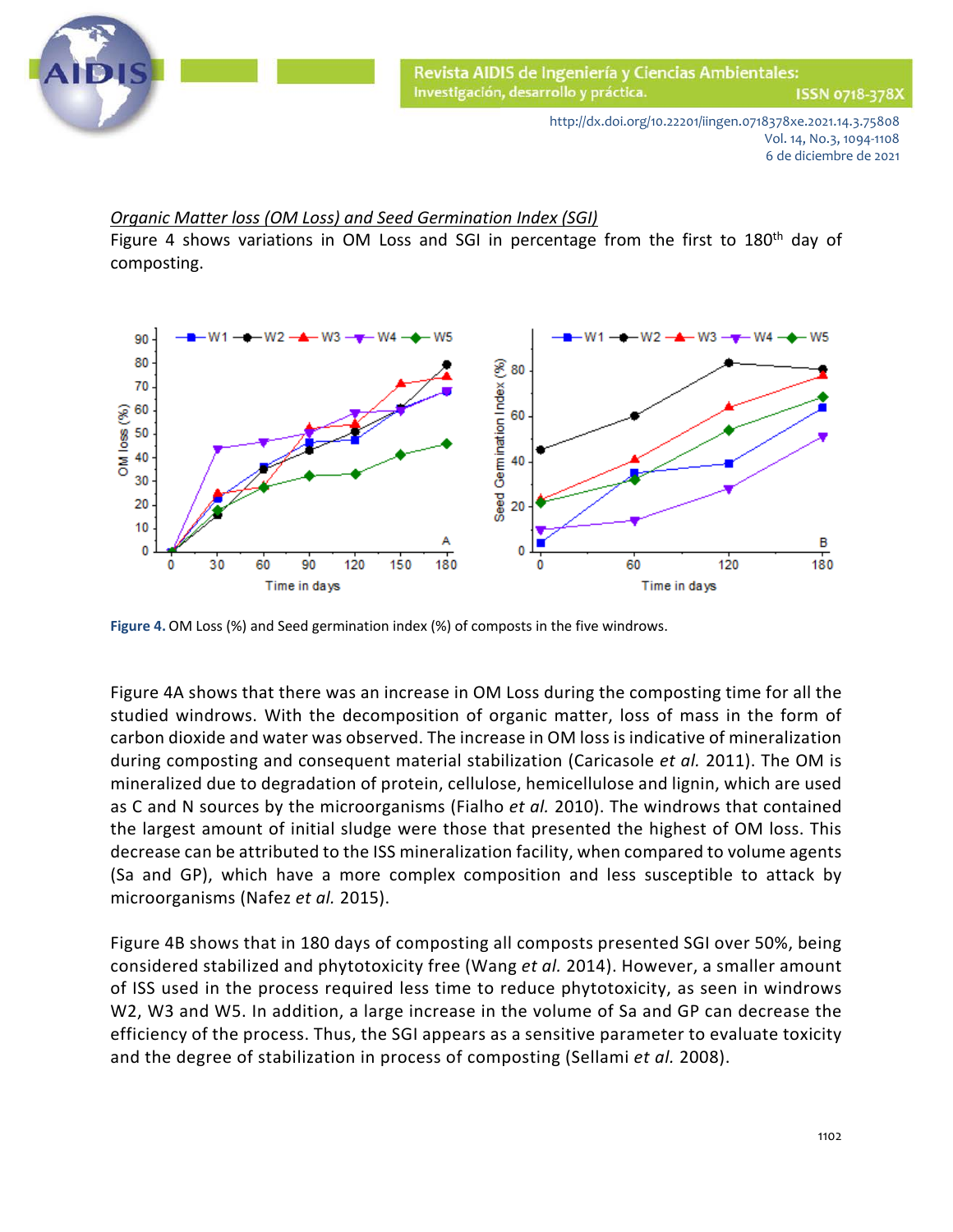

Revista AIDIS de Ingeniería y Ciencias Ambientales: Investigación, desarrollo y práctica. ISSN 0718-378)

> http://dx.doi.org/10.22201/iingen.0718378xe.2021.14.3.75808 Vol. 14, No.3, 1094-1108 6 de diciembre de 2021

 The unstable compost presents phytotoxicity caused by different factors such as lack of oxygen, due to the intense microbial activity, the accumulation of toxic compounds (alcohols, phenolic compounds, low molecular weight organic acids and ammonia) and the presence of excess heavy metals and salts minerals (Zittel *et al.* 2017). According to the results obtained, the composting of SCT and ISS is a viable alternative for the treatment of these residues, in addition to obtaining a toxic free compound.

#### *Metal determination*

Table 3 shows the concentrations of metals related to the initial material SCT and ISS and the composts obtained after 180 days of treatment, in addition to guideline values for the use of organic composts in agriculture.

| Table 3. Concentration of metals found in the SCT and ISS and in the final composts after 180 days (Mean ± SD, n=3). |
|----------------------------------------------------------------------------------------------------------------------|
|----------------------------------------------------------------------------------------------------------------------|

|           | <b>SCT</b>       | <b>ISS</b>                                                         | W1                                                                          | W <sub>2</sub>       | W <sub>3</sub>                              | W <sub>4</sub>       | W5              | <b>CCME</b> | <b>USDA</b>    |
|-----------|------------------|--------------------------------------------------------------------|-----------------------------------------------------------------------------|----------------------|---------------------------------------------|----------------------|-----------------|-------------|----------------|
| Fe*       | $1.73 + 0.01$    | 4.48±0.012                                                         | 1.40±0.02                                                                   | 10.24±0.02 9.48±0.01 |                                             | 18.84+0.03 8.97+0.02 |                 |             | $\overline{a}$ |
|           | Mn* 1.08+0.003   | $0.39 \pm 0.002$                                                   | $1.51\pm0.005$ $1.31\pm0.004$ $1.19\pm0.004$ $1.18\pm0.004$ 0.99 $\pm0.004$ |                      |                                             |                      |                 |             |                |
| <b>Pb</b> | 20.63+1.82       |                                                                    |                                                                             |                      |                                             |                      |                 | 150         | 250            |
| Cd        | $1.41 \pm 0.058$ | $0.52 + 0.05$                                                      | $1.67\pm0.053$ $1.44\pm0.06$                                                |                      | 1.33±0.05                                   | 0.52+0.05            | 0.66+0.06       | 3.0         | 10             |
| Ni        | 4.07+0.09        | 17.75±0.39                                                         | 8.17+0.286                                                                  | 8.86±0.64            | $10.49 + 0.53$                              | 7.62+0.83            | $5.45 \pm 0.69$ | 62          | 200            |
| Cr        | 0.62+0.06        | 8.92+9.66                                                          | 11.72+1.01                                                                  | $5.09 + 0.53$        | 4.98+0.58                                   | 1.24+0.12            | $1.91 + 0.28$   | 210         | 1000           |
| Cu        | 11.33+0.85       | 10.87+0.86                                                         |                                                                             |                      | 14.61±1.26 12.25±1.06 14.56±1.05 12.29±1.08 |                      | $9.61 + 0.76$   | 400         | 1000           |
| Zn        |                  | 33.57±0.12 168.51±0.22 72.59±0.19 57.44±0.18 82.23±0.21 59.71±0.21 |                                                                             |                      |                                             |                      | 41.76+0.1       | 700         | 2500           |

*Note: Fe\* and Mn\*: g/kg; other metals: mg/kg; USDA: United States Department of Agriculture; Canadian Council of Ministers of the Environment.*

The results present in Table 3 showed that the concentration of metals Fe, Mn, Pb, Cd, Ni, Cr, Cu and Zn is below the values recommended by the international norms suggested by the United States Department of Agriculture and Canadian Council of Ministers of the Environment [\(CCME](#page-12-0)  2005; USDA 1980). Among the organic composts used, SCT and ISS are rich in metals. However, the proportion of residues employed in the initial mixtures made it possible to obtain final composts with metal concentrations below the limits set forth by international norms for the quality of the composting product.

#### *UV-VIS and FTIR spectroscopic analyses*

After carrying out the UV-Vis analysis, it was possible to calculate the  $E_2/E_4$  and  $E_4/E_6$  ratios presented in Table 4.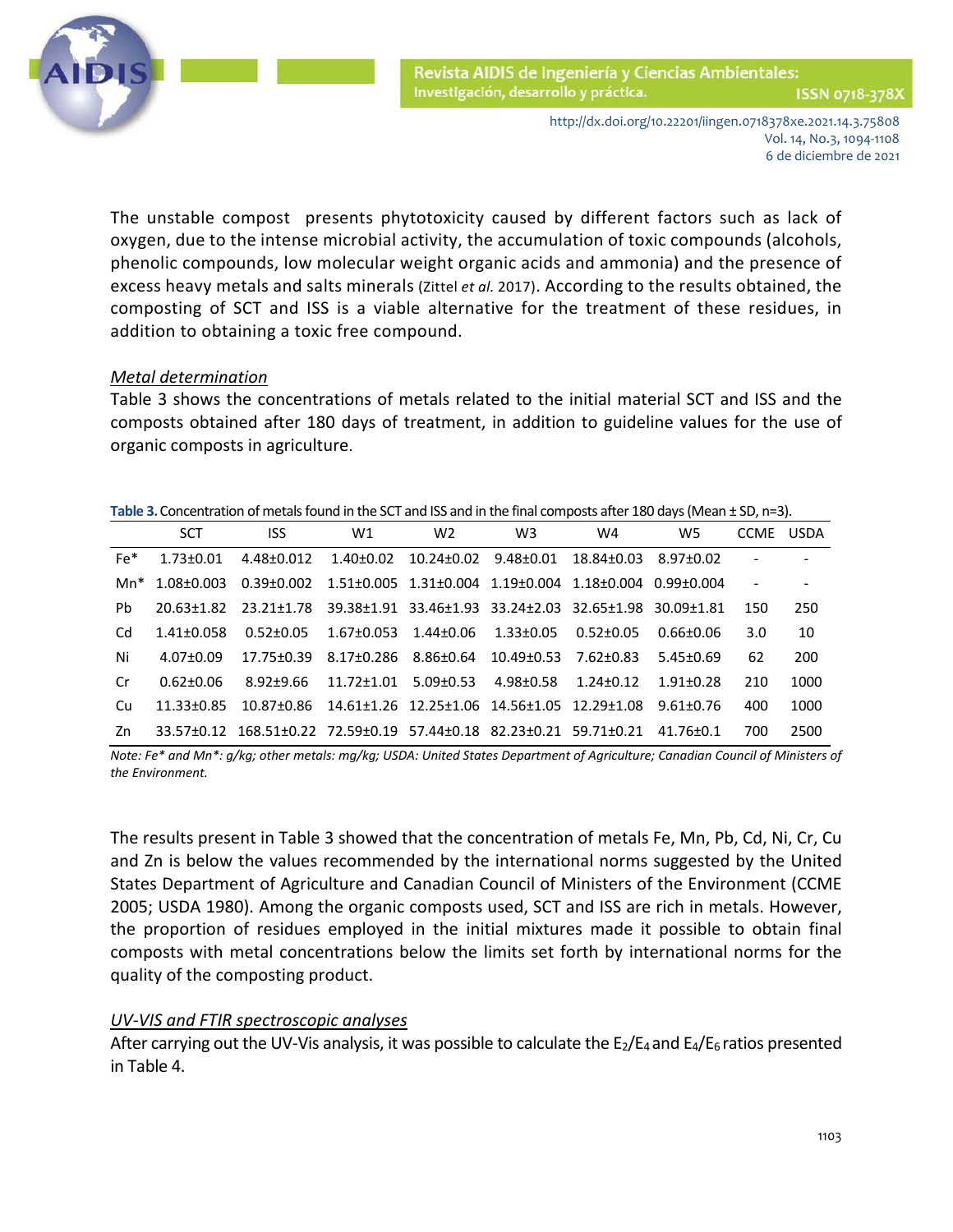

Revista AIDIS de Ingeniería y Ciencias Ambientales: Investigación, desarrollo y práctica.

ISSN 0718-378X

http://dx.doi.org/10.22201/iingen.0718378xe.2021.14.3.75808 Vol. 14, No.3, 1094-1108 6 de diciembre de 2021

| Table 4. $E_2/E_4$ and $E_4/E_6$ ratio in the windrows as a function of the composting time. |  |
|----------------------------------------------------------------------------------------------|--|
|----------------------------------------------------------------------------------------------|--|

| Ratio     | Time     | W1    | W <sub>2</sub> | W <sub>3</sub> | W4    | W5    |
|-----------|----------|-------|----------------|----------------|-------|-------|
| $E_2/E_4$ | 1 day    | 4.086 | 4.180          | 5.225          | 4.051 | 3.793 |
|           | 180 days | 4.602 | 4.478          | 3.446          | 3.820 | 3.573 |
| $E_4/E_6$ | 1 day    | 3.023 | 9.281          | 3.042          | 3.167 | 2,544 |
|           | 180 days | 3.214 | 5.352          | 3.481          | 3.921 | 2.561 |

The results presented indicate that the windrows that decreased the  $E_2/E_4$  ratios during composting, degraded the lignin and formed porphyrinic structures, associated with a depolymerization and degradation of monomeric compounds by microorganisms [\(Abid](#page-12-0) *et al.* 2020). However, some windrows showed an increase in the same ratio, which suggests the consumption of porphyrinic structures originating in the thermophilic phase and formation of non-condensed aromatic structure linked to oxygenated functions (Budziak *et al.* [2004; Maia](#page-12-0) *et al.* 2012).

The  $E_4/E_6$  ratio indicates the degree of condensation and polymerization of aromatic structures during the composting process [\(Albrecht](#page-12-0) *et al.* 2011). In windrow W2, decrease was observed in the  $E_4/E_6$  ratio, which suggests the mineralization of carbohydrates and quinones, oxidation of phenolic compounds linked to metoxyl groups and/or aliphatic lateral chains in humic substances [\(Sellami](#page-12-0) *et al.* 2008). The results revealed an increase in the E<sub>4</sub>/E<sub>6</sub> ratio in W1, W3, W4 and W5. This characteristic suggests the presence of small sized organic molecules, lower degree of condensation of aromatic structures and larger number of functional groups as carboxyl [\(Fialho](#page-12-0)  *et al.* 2010).

Table 5 showed the ratio between 1650/2930 cm<sup>-1</sup> (C-aromatic/C- aliphatic), 1650/2850 cm<sup>-1</sup> (C-aromatic/C-aliphatic) and 1650/1711 cm<sup>-1</sup> (C-aromatic/C-carboxyl) [\(Castaldi](#page-12-0) *et al.* 2005) in the windrows at the beginning and at the end of the study period.

| <b>Table 5.</b> Natio between in the windrow analyzed in unferent phases of the compost stabilization. |          |       |                |       |       |       |  |
|--------------------------------------------------------------------------------------------------------|----------|-------|----------------|-------|-------|-------|--|
| Ratio                                                                                                  | Time     | W1    | W <sub>2</sub> | W3    | W4    | W5    |  |
| 1650 cm <sup>-1</sup> /2930 cm <sup>-1</sup>                                                           | 1 day    | 0.902 | 0.886          | 0.962 | 0.892 | 0.909 |  |
|                                                                                                        | 180 days | 0.945 | 0.883          | 0.874 | 0.949 | 0.878 |  |
| 1650 cm <sup>-1</sup> /2850 cm <sup>-1</sup>                                                           | 1 day    | 0.871 | 0.851          | 0.913 | 0.853 | 0.889 |  |
|                                                                                                        | 180 days | 0.909 | 0.884          | 0.837 | 0.887 | 0.816 |  |
| 1650 cm <sup>-1</sup> / 1711 cm <sup>-1</sup>                                                          | 1 day    | 0.870 | 0.840          | 0.831 | 0.844 | 0.889 |  |
|                                                                                                        | 180 days | 0.900 | 0.844          | 0.828 | 0.850 | 0.845 |  |

**Table 5.** Ratio between in the windrow analyzed in different phases of the compost stabilization.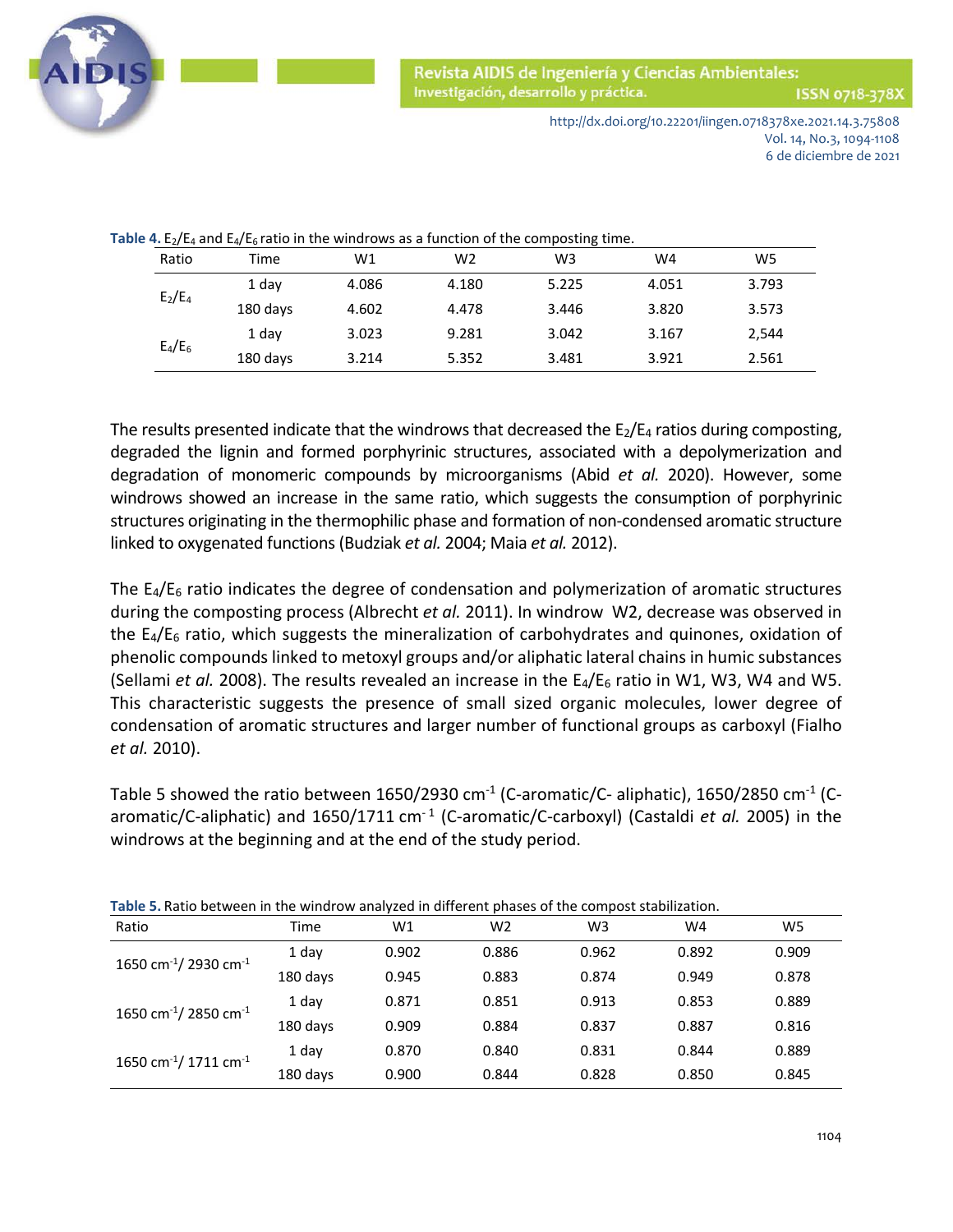

Revista AIDIS de Ingeniería y Ciencias Ambientales: Investigación, desarrollo y práctica. ISSN 0718-378X

http://dx.doi.org/10.22201/iingen.0718378xe.2021.14.3.75808 Vol. 14, No.3, 1094-1108 6 de diciembre de 2021

In windrows W1 and W4, an increase in the ratios  $1650/2930$  cm<sup>-1</sup> and  $1650/2850$  cm<sup>-1</sup> was observed. Such characteristic agrees with the aliphatic carbon reduction and/or formation of humic polymer in the composts obtained from these windrow [\(Zittel](#page-12-0) *et al.* 2018). The reduction in the values of 1650/2930  $cm^{-1}$  and 1650/2850  $cm^{-1}$  ratios observed in W3 and W5 is due to the formation of aliphatic structures resulting from the microbial activity [\(Castaldi](#page-12-0) *et al.* 2005).

The increase in the levels of aromatic carbon can be seen due to the increase in the 1650/1711  $cm^{-1}$  ratio in W1, W2 and W4, complementing the information obtained by the 1650/2930 cm<sup>-1</sup> and 1650/2850 cm<sup>-1</sup> ratio. The increase in the aromatic carbon amount is an indicative of the stabilization of the compost formed from this windrows [\(Varma](#page-12-0) *et al.* 2017).

The results obtained with these FTIR ratios agree with that observed in the results of the  $E_4/E_6$  ratios. In W1 and W4, for example, an increase in the  $E_4/E_6$  ratio was observed and indicated lower condensation of the aromatic structures and higher number of oxygenated groups. Such characteristic was confirmed, for example, by the increase in the 1650/1711 cm-1 ratio, suggesting a higher number of carboxyl groups (oxygenated groups).

The spectroscopic results obtained from the UV-Vis and FTIR analyses demonstrated that W1 and W4 presented higher amount of aromatic carbon at the end of the composting when compared to W2, W3 and W5. However, the formation of aromatic carbon occurred in all windrow at different times. Since the formation of aromatic carbon is an indicative of the compost stabilization [\(Varma](#page-12-0) *et al.* 2017).

## **Conclusions**

Regarding the five treatments, the results showed that the period of thermophilic temperature contributed to the stability of the compounds, that the values of humidity and pH are considered favorable to the activity of the microorganisms. The loss of organic matter in the five compounds indicated an increase in maturity and mineralization of nutrients. The five treatments obtained SGI above 50% in 180 days of process. The metal concentration in all windrows was in accordance with the specification for use of organic compounds as a fertilizer. The results of UV-Vis and FTIR indicated degradation of lignin, formation of aliphatic structures linked to oxygenated groups, in addition to aromatic carbon in different stages of compound stabilization. Therefore, the composting process proved to be efficient in the degradation of SCT and ISS residues, and the final compost from the five processes showed characteristics that can contribute to the better agricultural conditioning of the soil and providing nutrients to the plants.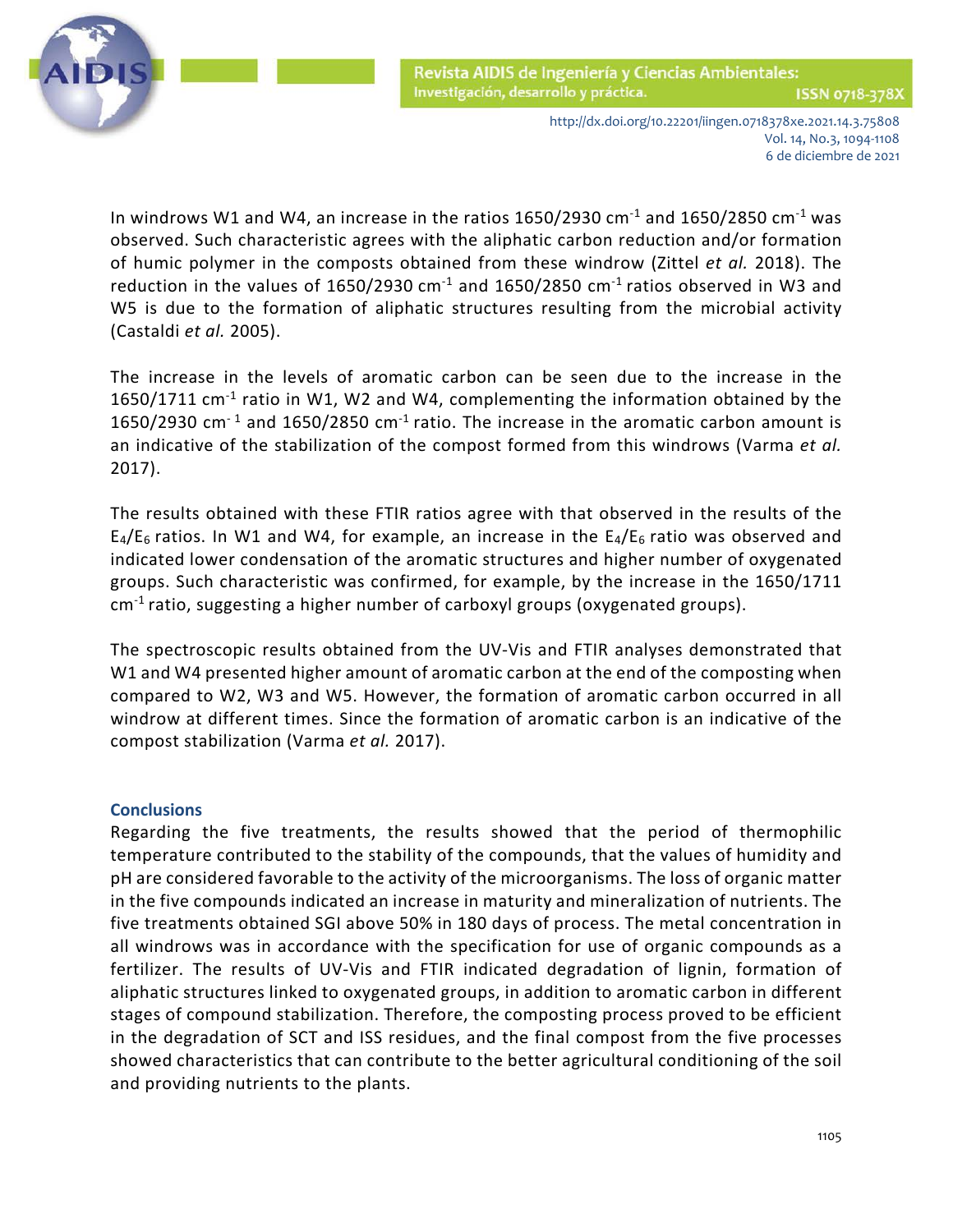

ISSN 0718-378)

http://dx.doi.org/10.22201/iingen.0718378xe.2021.14.3.75808 Vol. 14, No.3, 1094-1108 6 de diciembre de 2021

#### **Acknowledgments**

*Authors are thankful to CAPES for the financial support during the development of the project and the Multiuser Laboratory at the State University of Ponta Grossa - UEPG (CLABMU-UEPG).*

#### <span id="page-12-0"></span>**References**

- Abid, W., Mahmoud, I. Ben, Masmoudi, S., Triki, M. A., Mounier, S., & Ammar, E. (2020) Physico-chemical and spectroscopic quality assessment of compost from date palm (Phoenix dactylifera L.) waste valorization, *Journal of Environmental Management*, **264**, 110492[. https://doi.org/10.1016/j.jenvman.2020.110492](https://doi.org/10.1016/j.jenvman.2020.110492)
- ABNT (2004) *Amostragem de resíduos sólidos* (ABNT NBR 10007:2004).
- Albrecht, R., Le Petit, J., Terrom, G., & Périssol, C. (2011) Comparison between UV spectroscopy and nirs to assess humification process during sewage sludge and green wastes co-composting, *Bioresource Technology*, **102**(6), 4495–4500. <https://doi.org/10.1016/j.biortech.2010.12.053>
- Anand, C. K., & Apul, D. S. (2014) Composting toilets as a sustainable alternative to urban sanitation A review, *Waste Management*, **34**(2), 329–343. https://doi.org/https://doi.org/10.1016/j.wasman.2013.10.006
- Ayilara, M. S., Olanrewaju, O. S., Babalola, O. O., & Odeyemi, O. (2020) Waste Management through Composting: Challenges and Potentials, In *Sustainability* (Vol. 12, Issue 11). https://doi.org/10.3390/su12114456
- BFR (2020) *Annual customs balance 2019. Brazil's federal revenue*. <https://bit.ly/3p99Ekh>
- Budziak, C. R., Maia, C. M. B. F., & Mangrich, A. S. (2004) Transformações Quimicas da Matéria Orgânica Durante a Compostagem de resíduos da Industria Madeireira, *Quimica Nova*, **27**(3), 399–403.
- Caricasole, P., Provenzano, M. R., Hatcher, P. G., & Senesi, N. (2011) Evolution of organic matter during composting of different organic wastes assessed by CPMAS 13C NMR spectroscopy, *Waste Management*, **31**(3), 411–415. doi: <https://doi.org/10.1016/j.wasman.2010.09.020>
- Castaldi, P., Alberti, G., Merella, R., & Melis, P. (2005) Study of the organic matter evolution during municipal solid waste composting aimed at identifying suitable parameters for the evaluation of compost maturity, *Waste Management*, **25**(2 SPEC. ISS.), 209–213. <https://doi.org/10.1016/j.wasman.2004.12.011>
- CCME (2005) *Guidelines for Compost Quality* Canadian Council of Ministers of the Environment. https://bit.ly/3plBCct
- Cesaro, A., Conte, A., Belgiorno, V., Siciliano, A., & Guida, M. (2019) The evolution of compost stability and maturity during the full-scale treatment of the organic fraction of municipal solid waste, *Journal of Environmental Management*, **232**, 264–270.<https://doi.org/10.1016/j.jenvman.2018.10.121>
- Chan, M. T., Selvam, A., & Wong, J. W. C. (2016) Reducing nitrogen loss and salinity during "struvite" food waste composting by zeolite amendment, *Bioresource Technology*, **200**, 838–844[. https://doi.org/10.1016/j.biortech.2015.10.093](https://doi.org/10.1016/j.biortech.2015.10.093)
- De Corato, U. (2020) Agricultural waste recycling in horticultural intensive farming systems by on-farm composting and compost-based tea application improves soil quality and plant health: A review under the perspective of a circular economy, *Science of The Total Environment*, **738**, 139840[. https://doi.org/10.1016/j.scitotenv.2020.139840](https://doi.org/10.1016/j.scitotenv.2020.139840)
- Fialho, L. L., Silva, W. T. L. da, Milori, D. M. B. P., Simões, M. L., & Martin-Neto, L. (2010) Characterization of organic matter from composting of different residues by physicochemical and spectroscopic methods, *Bioresource Technology*, **101**(6), 1927–1934. <https://doi.org/10.1016/j.biortech.2009.10.039>
- Gómez-Brandón, M., Lazcano, C., & Domínguez, J. (2008) The evaluation of stability and maturity during the composting of cattle manure, *Chemosphere*, **70**(3), 436–444[. https://doi.org/10.1016/j.chemosphere.2007.06.065](https://doi.org/10.1016/j.chemosphere.2007.06.065)
- Guo, R., Li, G., Jiang, T., Schuchardt, F., Chen, T., Zhao, Y., & Shen, Y. (2012) Effect of aeration rate, C/N ratio and moisture content on the stability and maturity of compost, *Bioresource Technology*, **112**, 171–178. <https://doi.org/10.1016/j.biortech.2012.02.099>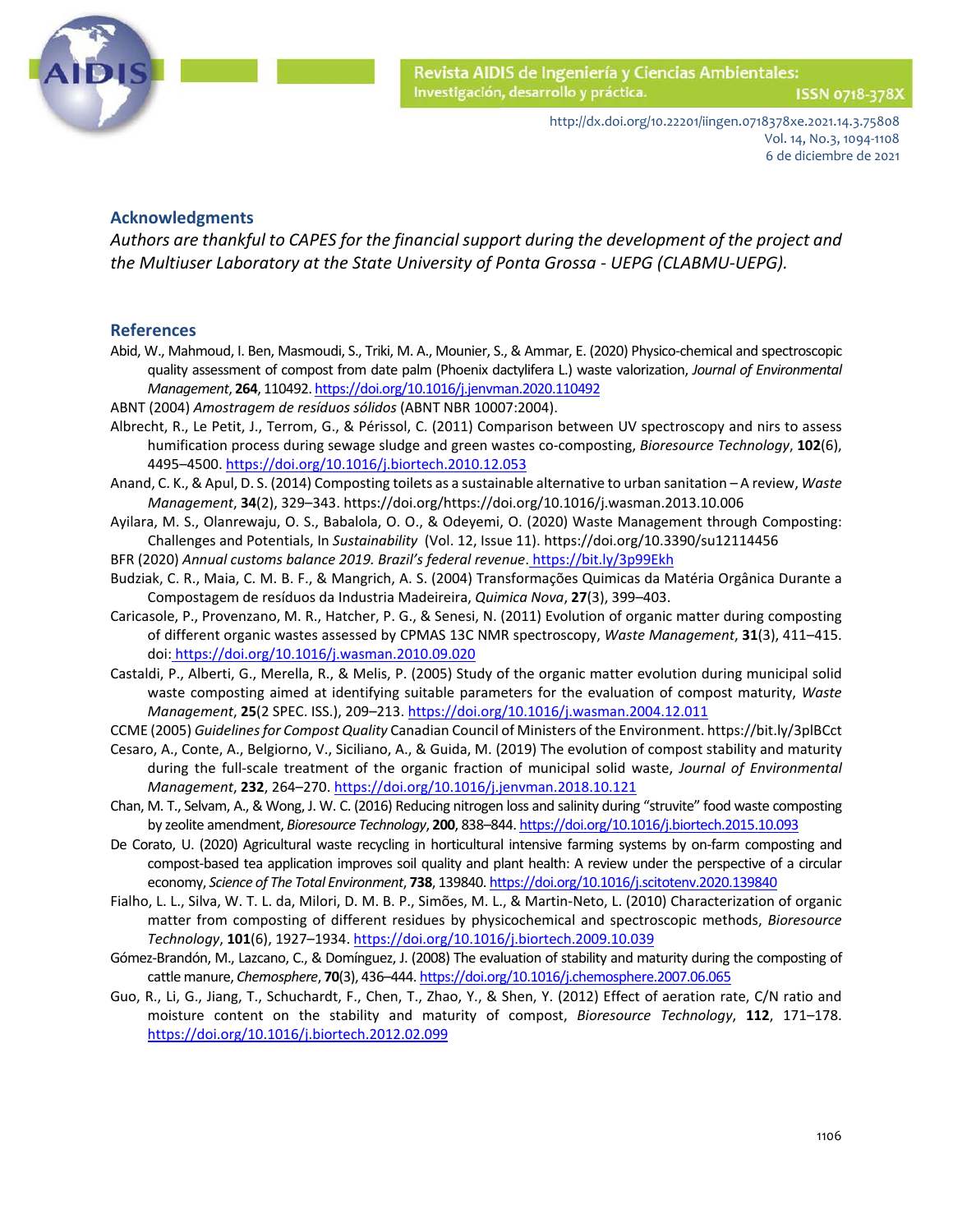

http://dx.doi.org/10.22201/iingen.0718378xe.2021.14.3.75808 Vol. 14, No.3, 1094-1108 6 de diciembre de 2021

- Jara-Samaniego, J., Pérez-Murcia, M. D., Bustamante, M. A., Paredes, C., Pérez-Espinosa, A., Gavilanes-Terán, I., López, M., Marhuenda-Egea, F. C., Brito, H., & Moral, R. (2017) Development of organic fertilizers from food market waste and urban gardening by composting in Ecuador, *PLOS ONE*, **12**(7), e0181621. https://doi.org/10.1371/journal.pone.0181621
- Jiang, J., Liu, X., Huang, Y., & Huang, H. (2015) Inoculation with nitrogen turnover bacterial agent appropriately increasing nitrogen and promoting maturity in pig manure composting, *Waste Management*, **39**, 78–85. <https://doi.org/10.1016/j.wasman.2015.02.025>
- Maia, C. M. B. de F., Fukamach, C. R. B., Piccolo, A., & Mangrich, A. S. (2012) EPR and DRIFT spectroscopic characterization of humic fractions during composting of sawdust and paper mill sludge, *Pesquisa Florestal Brasileira*, **32**(70), 1–6. <https://doi.org/10.4336/2012.pfb.32.70.01>
- Mari, I., Ehaliotis, C., Kotsou, M., Balis, C., & Georgakakis, D. (2003) Respiration profiles in monitoring the composting of by-products from the olive oil agro-industry, *Bioresource Technology*, **87**(3), 331–336. [https://doi.org/10.1016/S0960-8524\(02\)00238-9](https://doi.org/10.1016/S0960-8524(02)00238-9)
- Meng, L., Li, W., Zhang, S., Wu, C., & Lv, L. (2017) Feasibility of co-composting of sewage sludge, spent mushroom substrate and wheat straw, *Bioresource Technology*, **226**(Supplement C), 39–45. <https://doi.org/10.1016/j.biortech.2016.11.054>
- Nafez, A. H., Nikaeen, M., Kadkhodaie, S., Hatamzadeh, M., & Moghim, S. (2015) Sewage sludge composting: quality assessment for agricultural application, *Environmental Monitoring and Assessment*, **187**(11), 709. https://doi.org/10.1007/s10661-015-4940-5
- Nobelen, S., Kienhuis, A. S., & Talhout, R. (2016) An Inventory of Methods for the Assessment of Additive Increased Addictiveness of Tobacco Products, *Nicotine & Tobacco Research*, **18**(7), 1546–1555. <https://doi.org/10.1093/ntr/ntw002>
- Palaniveloo, K., Amran, M. A., Norhashim, N. A., Mohamad-Fauzi, N., Peng-Hui, F., Hui-Wen, L., Kai-Lin, Y., Jiale, L., Chian-Yee, M. G., Jing-Yi, L., Gunasekaran, B., & Razak, S. A. (2020) Food Waste Composting and Microbial Community Structure Profiling, In *Processes* (Vol. 8, Issue 6)[. https://doi.org/10.3390/pr8060723](https://doi.org/10.3390/pr8060723)
- Sellami, F., Hachicha, S., Chtourou, M., Medhioub, K., & Ammar, E. (2008) Maturity assessment of composted olive mill wastes using UV spectra and humification parameters, *Bioresource Technology*, **99**(15), 6900–6907. <https://doi.org/10.1016/j.biortech.2008.01.055>
- Silva, C. P., Almeida, B. P. M. De, & de Campos, S. X. (2019) Monitoring and characterization of compost obtained of sludge of ultra-processed food industry by conventional and spectroscopic analyses, *Semina: Ciências Exatas e Tecnológicas*, **40**(1), 39. https://doi.org/10.5433/1679-0375.2019v40n1p39
- Silva, C. P., Almeida, T. E., Zittel, R., Domingues, C. E., Stremel, T. R. O., Barbola, I. D. F., & Campo, S. X. (2016) Determination of Smuggled Cigarette Characteristics in Brazil and Their Potential Risk to the Human Health, *Orbital - The Electronic Journal of Chemistry*, **8**(3), 127–137.<https://doi.org/10.17807/orbital.v8i3.832>
- Silva, C. P. da, Voigt, C. L., & Campos, S. X. de (2014) Determination of Metal Ions in Contraband Cigarettes in Brazil, *Revista Virtual de Química*, **6**(5), 1249–1259. <https://doi.org/10.5935/1984-6835.20140082>
- US.EPA (1996) *Acid digestion of sendiments, sludges and soils: Method 3050-B*. https://bit.ly/3cd3wUl
- USDA (1980) *Report and recommendation on organic farming* United States Department of Agriculture. <https://bit.ly/3iVChiz>
- Varma, V. S., Das, S., Sastri, C. V., & Kalamdhad, A. S. (2017) Microbial degradation of lignocellulosic fractions during drum composting of mixed organic waste, *Sustainable Environment Research*, **27**(6), 265–272. <https://doi.org/10.1016/j.serj.2017.05.004>
- Villar, I., Alves, D., & Mato, S. (2016) Seafood-Processing Sludge Composting: Changes to Microbial Communities and Physico-Chemical Parameters of Static Treatment versus for Turning during the Maturation Stage, *PLOS ONE*, **11**(12), e0168590. https://doi.org/10.1371/journal.pone.0168590